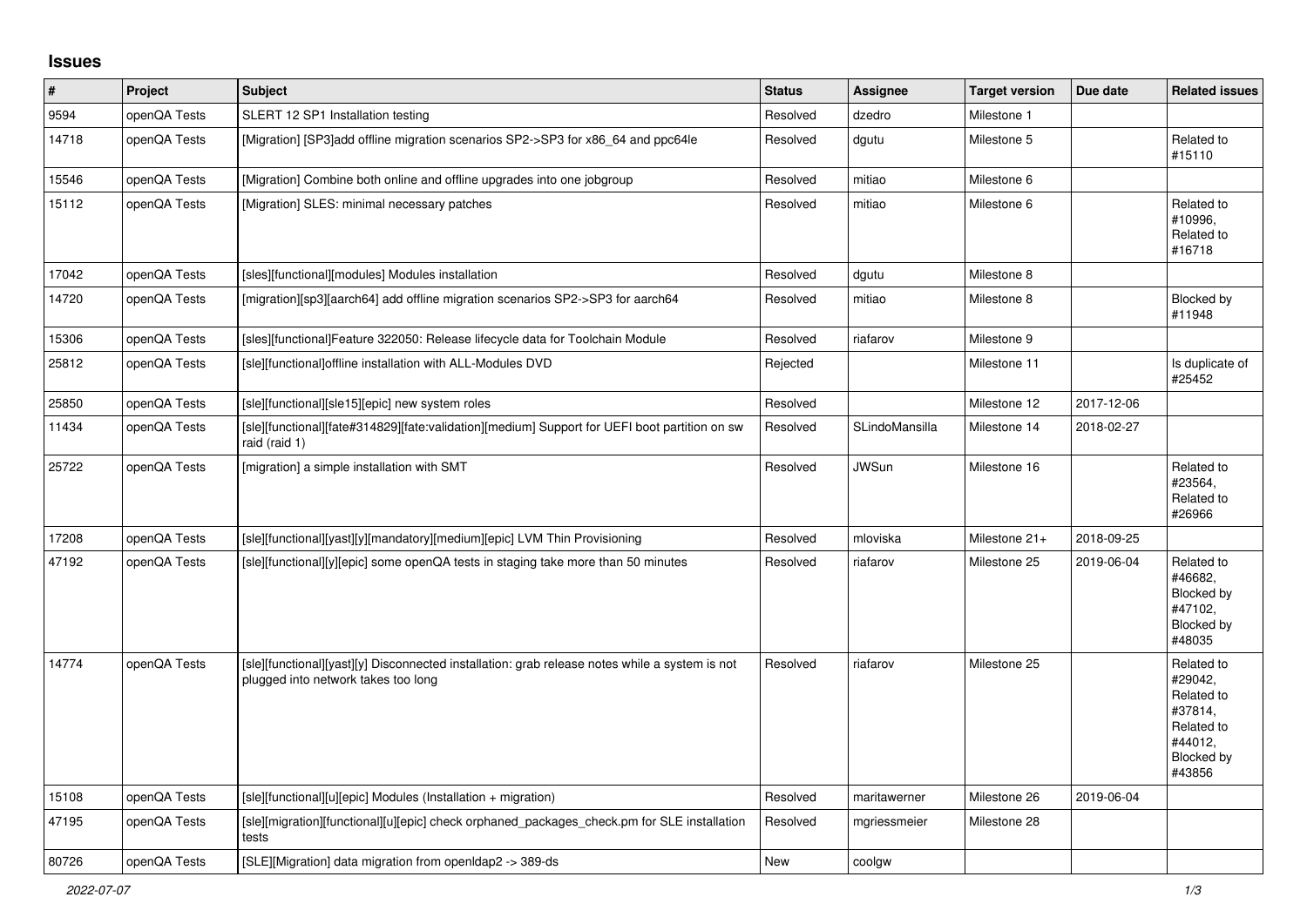| $\vert$ # | Project      | Subject                                                                                                                                                                                                                              | <b>Status</b> | <b>Assignee</b> | <b>Target version</b> | Due date | <b>Related issues</b> |
|-----------|--------------|--------------------------------------------------------------------------------------------------------------------------------------------------------------------------------------------------------------------------------------|---------------|-----------------|-----------------------|----------|-----------------------|
| 43724     | openQA Tests | [sle][security] Bug 1110700 - remove non-enterprise server nproc limits in<br>/etc/security/limits.conf                                                                                                                              | Resolved      | whdu            |                       |          |                       |
| 34924     | openQA Tests | [PjM][epic][tools] Share openQA Hardware between SUSE and openSUSE                                                                                                                                                                   | Rejected      |                 |                       |          |                       |
| 34411     | openQA Tests | [sle][migration] Bsc#1086818 Migration: new modules not correctly added                                                                                                                                                              | Resolved      | leli            |                       |          | Related to<br>#34069  |
| 15110     | openQA Tests | [Online migration] SLES and SLED: SP2->SP3                                                                                                                                                                                           | Resolved      | mitiao          |                       |          | Related to<br>#14718  |
| 12908     | openQA Tests | Feature 318875 and 320919: Add Saltstack to the Advanced Systems Management Module                                                                                                                                                   | Resolved      |                 |                       |          |                       |
| 11798     | openQA Tests | Feature 319981: ACPI Support for AArch64                                                                                                                                                                                             | Resolved      | mkravec         |                       |          |                       |
| 11794     | openQA Tests | Feature 319335: UNC: Secondary viewonly password                                                                                                                                                                                     | Resolved      | mkravec         |                       |          |                       |
| 11792     | openQA Tests | Feature 313516: implement image based snapshotting for btrfs analog to zfs send/receive                                                                                                                                              | Resolved      | mkravec         |                       |          |                       |
| 11572     | openQA Tests | Toolchain Module on aarch 64                                                                                                                                                                                                         | Resolved      | okurz           |                       |          |                       |
| 10832     | openQA Tests | [sle][sled]Dual-boot installation testing for SLED12 (SP2)                                                                                                                                                                           | Resolved      | GraceWang       |                       |          |                       |
| 104223    | qe-yast      | Remove soft-fail when bug was fixed                                                                                                                                                                                                  | Closed        | <b>JRivrain</b> | Current               |          |                       |
| 13750     | openQA Tests | <b>HPC Module</b>                                                                                                                                                                                                                    | Resolved      | mgriessmeier    | Milestone 3           |          |                       |
| 12910     | openQA Tests | Feature 320418: Proper placement of "encrypt filesystem" option                                                                                                                                                                      | Resolved      | okurz           | Milestone 3           |          |                       |
| 11804     | openQA Tests | Feature 320678: GCC 4.8 on SDK for AArch64                                                                                                                                                                                           | Resolved      | okurz           | Milestone 3           |          |                       |
| 11800     | openQA Tests | Feature 320292: ALPN support for openssl                                                                                                                                                                                             | Resolved      | michalnowak     | Milestone 3           |          |                       |
| 11708     | openQA Tests | Add-on installation: review zypper_Ir testcase                                                                                                                                                                                       | Resolved      | michalnowak     | Milestone 3           |          | Related to<br>#11460  |
| 11564     | openQA Tests | s390x: add SSH+GUI as frontend to the Installation process                                                                                                                                                                           | Resolved      | mgriessmeier    | Milestone 3           |          | Related to<br>#7614   |
| 11562     | openQA Tests | s390x: local disk, add a second disk                                                                                                                                                                                                 | Rejected      | mgriessmeier    | Milestone 3           |          |                       |
| 11510     | openQA Tests | SLE HA - add system role                                                                                                                                                                                                             | Closed        |                 | Milestone 3           |          |                       |
| 11462     | openQA Tests | Feature 320597 and 320699: Introduce 'zypper lifecycle' to provide information about life<br>cycle of individual products and packages and Do not communicate End of Support dates,<br>that change later to a previous point in time | Resolved      | okurz           | Milestone 3           |          |                       |
| 11460     | openQA Tests | Feature 320494: Disable installation source after installation if we register system                                                                                                                                                 | Resolved      | michalnowak     | Milestone 3           |          | Related to<br>#11708  |
| 11458     | openQA Tests | Feature 319716: Automatic Update of YaST at beginning of the installation                                                                                                                                                            | Resolved      | okurz           | Milestone 3           |          |                       |
| 11456     | openQA Tests | Feature 319639: Set hostname in Installer properly                                                                                                                                                                                   | Resolved      | michalnowak     | Milestone 3           |          |                       |
| 11454     | openQA Tests | Feature 319624: YaST - Existing SSH Host Keys Dialog                                                                                                                                                                                 | Resolved      | dzedro          | Milestone 3           |          |                       |
| 11452     | openQA Tests | Feature 318945: AutoYaST EULA display                                                                                                                                                                                                | Resolved      | mkravec         | Milestone 3           |          |                       |
| 11450     | openQA Tests | Feature 318787: YaST logic on Network Restart while no confg changes were made                                                                                                                                                       | Resolved      | dzedro          | Milestone 3           |          |                       |